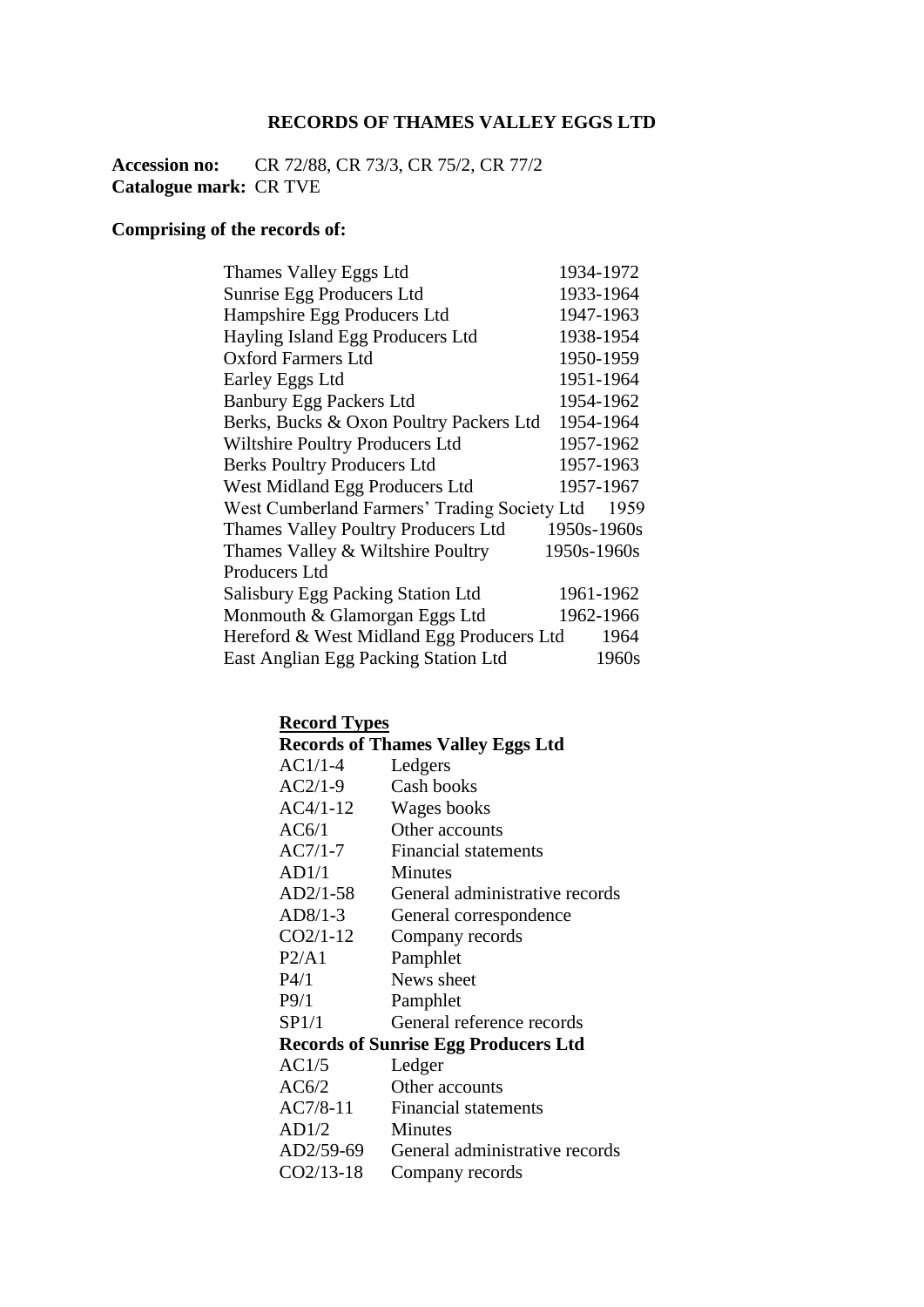**Records of Hampshire Egg Producers Ltd** AC7/12-25 Financial statements CO2/19-26 Share registers and Rules **Records of Hayling Island Egg Producers Ltd** AC7/26-31 Financial statements AD2/70-71 General administrative records CO2/27 Share certificate **Records of Oxford Farmers Ltd** AC7/32-33 Financial statements and reports **Records of Earley Eggs Ltd** AC7/34-44 Financial statements AD1/3-4 Minutes AD2/72 Annual report CO2/28-29 Company records **Records of Banbury Egg Packers Ltd** AD8/4 General correspondence CO2/30 Share register **Records of Berks, Bucks & Oxon Poultry Packers Ltd** AD1/5 Minutes and reports **Records of Wiltshire Poultry Producers Ltd** CO2/31 Share register **Records of Berks Poultry Producers Ltd** CO2/32 Share register **Records of West Midland Egg Producers Ltd** AC1/6-7 Ledgers AC4/13-14 Wages book **Records of West Cumberland Farmers' Trading Society Ltd**  CO2/33 Rule book **Records of Thames Valley Poultry Producers Ltd** AC1/8 Ledger **Records of Thames Valley & Wiltshire Poultry Producers Ltd** AC1/9-10 Ledgers AC7/45 Financial statements **Records of Salisbury Egg Packing Station Ltd** AC7/46-47 Financial statements **Records of Monmouth & Glamorgan Eggs Ltd** AC1/11 Ledgers AD2/73-75 General administrative records **Records of Hereford & West Midland Egg Producers**  AD2/76 Insurance policy **Records of East Anglian Egg Packing Station Ltd** AC1/12-14 Ledgers

AD2/77 General administrative records

**Ltd**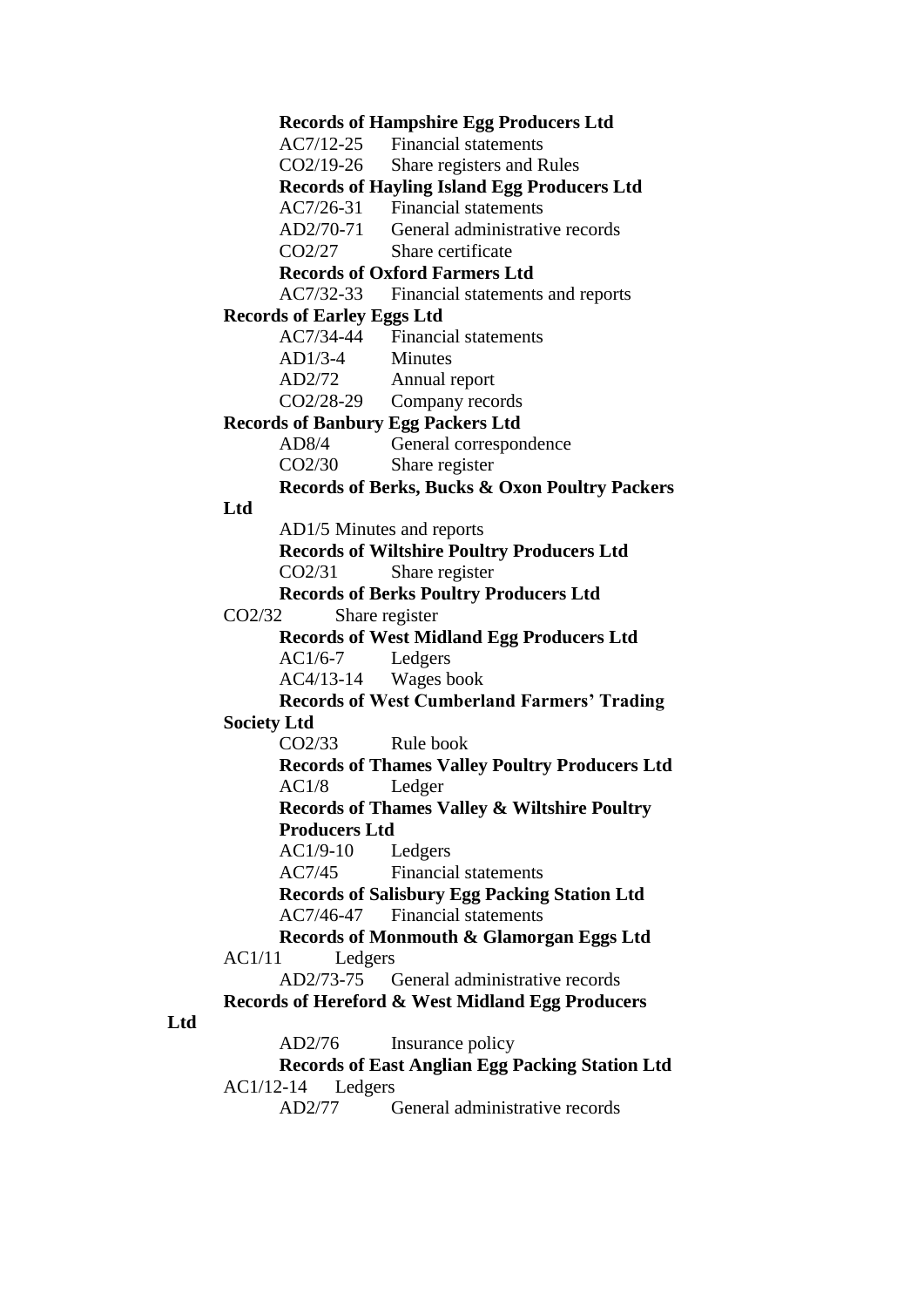### **RECORDS OF THAMES VALLEY EGGS LTD**

#### **AC1 LEDGERS**

| AC1/1 | EXTRACT from ledger, 'Prices of Eggs'<br>Microfilm MF 25 | $[1930-1960]$ |
|-------|----------------------------------------------------------|---------------|
| AC1/2 | LEDGER Cash bonus, Aldbourne                             | 1961-1962     |
| AC1/3 | <b>LEDGER Nominal</b><br>Draft                           | 1962-1964     |
| AC1/4 | <b>LEDGER</b> General account                            | 1963          |

### **AC2 CASH BOOKS**

| $AC2/1-8$  | <b>CASH BOOK Receipts</b> |            |  |
|------------|---------------------------|------------|--|
| $\sqrt{1}$ |                           | 1964       |  |
| /2         |                           | 1964-1965  |  |
| $\sqrt{3}$ |                           | 1965<br>/4 |  |
|            |                           | 1965-1966  |  |
| /5         |                           | 1966       |  |
| /6         |                           | 1966       |  |
| /7         |                           | 1966       |  |
| /8         |                           | 1966       |  |
| AC2/9      | <b>CASH BOOK Payments</b> | 1966-1968  |  |

### **AC4 WAGES BOOKS**

| $AC4/1-5$  | <b>WAGES BOOKS</b> Regional offices                 |           |
|------------|-----------------------------------------------------|-----------|
| $\sqrt{1}$ |                                                     | 1965-1966 |
| /2         |                                                     | 1966-1967 |
| /3         |                                                     | 1967-1968 |
| /4         |                                                     | 1968      |
| /5         |                                                     | 1968      |
| /6         |                                                     | 1968-1969 |
| AC4/7      | <b>WAGES SHEETS Bedford</b>                         | 1964      |
| AC4/8      | <b>WAGES SHEETS</b> Emsworth                        | 1966      |
| AC4/9      | WAGES CARD Aldbourne, Winslow and Warpleson         | 1965-1966 |
| AC4/10     | <b>WAGES BOOK</b> North Walsam Packers and candlers | 1966      |
| AC4/11     | <b>WAGES BOOK North Walsam</b>                      | 1968      |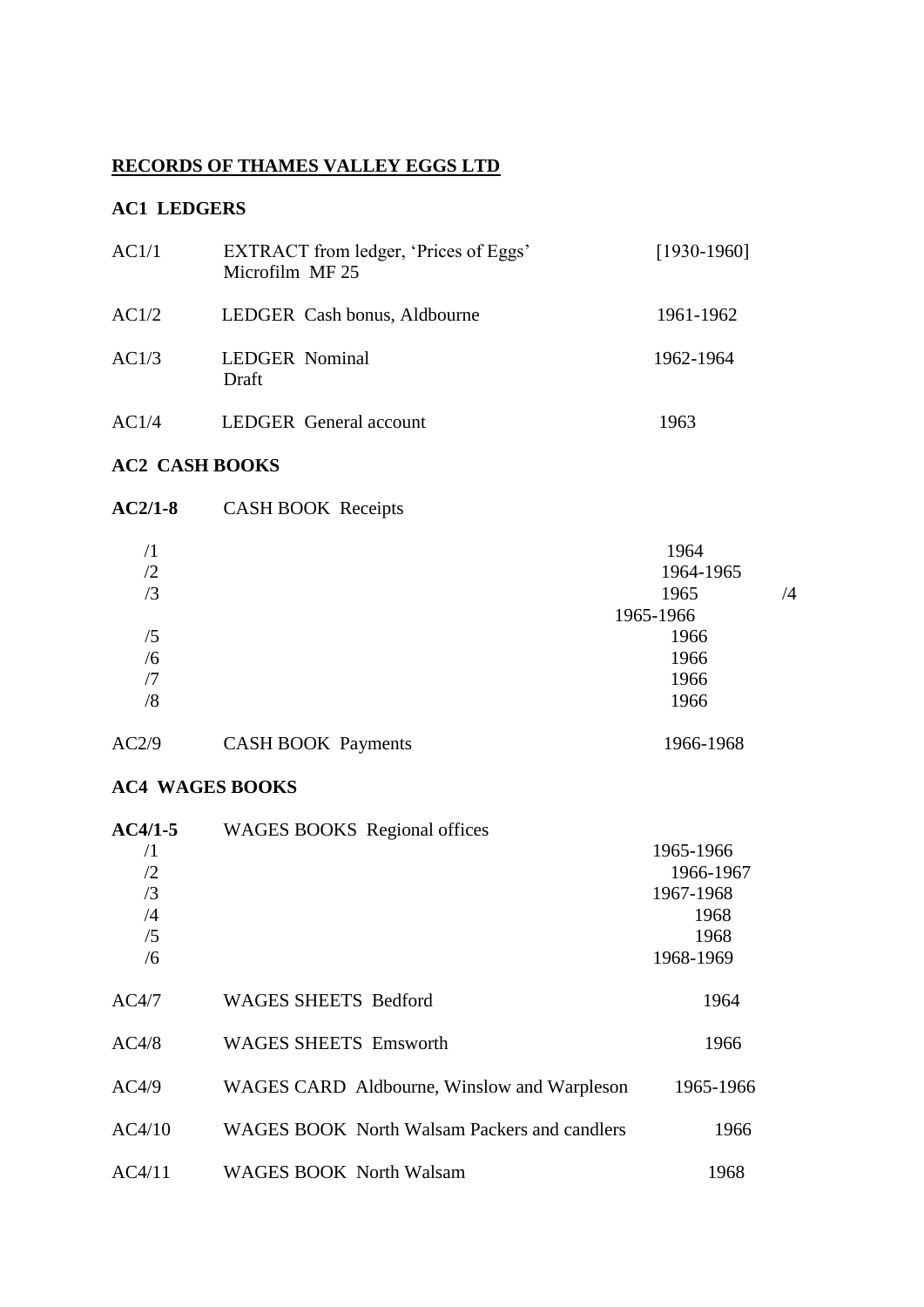#### AC4/12 WAGES BOOK North Walsam 1969

#### **AC6 OTHER ACCOUNTS**

| AC6/1 | <b>BANK RECONCILIATIONS</b> | 1960s |
|-------|-----------------------------|-------|
|       | $[18$ files]                |       |

#### **AC7 FINANCIAL STATEMENTS**

| <b>AC7/1-7</b> | ANNUAL FINANCIAL STATEMENTS AND REPORTS |  |
|----------------|-----------------------------------------|--|
|                | 1963                                    |  |
| /2             | 1963                                    |  |
| $\sqrt{3}$     | 1964                                    |  |
| /4             | 1965                                    |  |
| /5             | 1966                                    |  |
| /6             | 1967                                    |  |
|                | 1968                                    |  |

#### **AD1 MINUTES**

| AD1/1 | MINUTE BOOK Director's | 1934-1949 |
|-------|------------------------|-----------|
|       | Microfilm MF 24        |           |

#### **AD2 GENERAL ADMINISTRATIVE AND COMMERCIAL RECORDS**

| $AD2/1-52$ | Records relating to the British Egg Marketing Board                                    |           |
|------------|----------------------------------------------------------------------------------------|-----------|
| AD2/1      | FILE B.E.M.B. packers' return sheets                                                   | 1957-1965 |
| AD2/2      | FILE Packers' Agency Contracts with B.E.M.B.                                           | 1958-1966 |
| AD2/3      | FILE Collective Contracts with B.E.M.B.<br>Cadnam                                      | 1967-1968 |
| AD2/4      | FILE Collective Contracts with B.E.M.B.<br>Cadnam                                      | 1968-1969 |
| AD2/5      | FILE Statement entitlement forms for B.E.M.B.<br><b>Collective Contracts</b><br>Cadnam | 1967-1969 |
| AD2/6      | FILES Collective Contracts with B.E.M.B.<br>Didcot [2 Files]                           | 1967-1968 |
| AD2/7      | FILE Collective Contracts with B.E.M.B.<br>Didcot                                      | 1967-1968 |
| AD2/8      | FILE Statement entitlement forms for B.E.M.B.<br><b>Collective Contracts</b>           | 1967-1969 |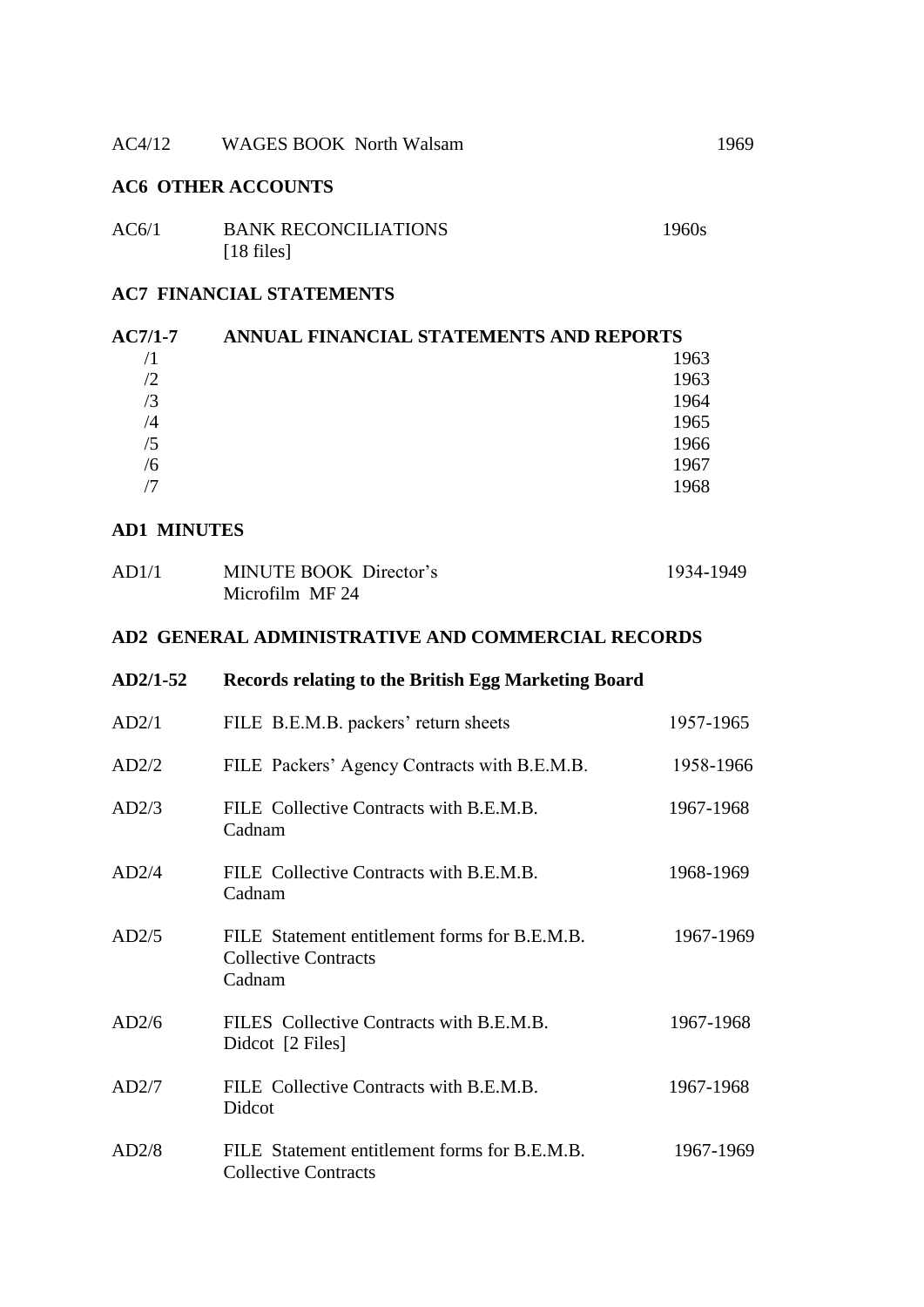|        | Didcot                                                                                   |           |
|--------|------------------------------------------------------------------------------------------|-----------|
| AD2/9  | FILE Statement entitlement forms for B.E.M.B.<br><b>Collective Contracts</b><br>Didcot   | 1967-1969 |
| AD2/10 | FILE Statement entitlement forms for B.E.M.B.<br><b>Collective Contracts</b><br>Didcot   | 1967-1969 |
| AD2/11 | FILE Collective Contracts with B.E.M.B.<br>Cheltenham                                    | 1967-1969 |
| AD2/12 | FILE Collective Contracts with B.E.M.B.<br>Emsworth                                      | 1967-1969 |
| AD2/13 | FILE Collective Contracts with B.E.M.B.<br>Emsworth                                      | 1967-1969 |
| AD2/14 | FILE Collective Contracts with B.E.M.B.<br>Emsworth                                      | 1967-1969 |
| AD2/15 | FILE Statement entitlement forms for B.E.M.B.<br><b>Collective Contracts</b><br>Emsworth | 1967-1969 |
| AD2/16 | FILE Statement entitlement forms for B.E.M.B.<br><b>Collective Contracts</b><br>Emsworth | 1967-1969 |
| AD2/17 | FILE Collective Contracts with B.E.M.B.<br>Hereford                                      | 1967-1969 |
| AD2/18 | FILE Collective Contracts with B.E.M.B.<br>Hereford                                      | 1967-1969 |
| AD2/19 | FILE Collective Contracts with B.E.M.B.<br>Hereford                                      | 1967-1969 |
| AD2/20 | FILE Collective Contracts with B.E.M.B.<br>Hereford                                      | 1967-1969 |
| AD2/21 | FILE Statement entitlement forms for B.E.M.B.<br><b>Collective Contracts</b><br>Hereford | 1967-1969 |
| AD2/22 | FILE Statement entitlement forms for B.E.M.B.<br><b>Collective Contracts</b><br>Hereford | 1967-1969 |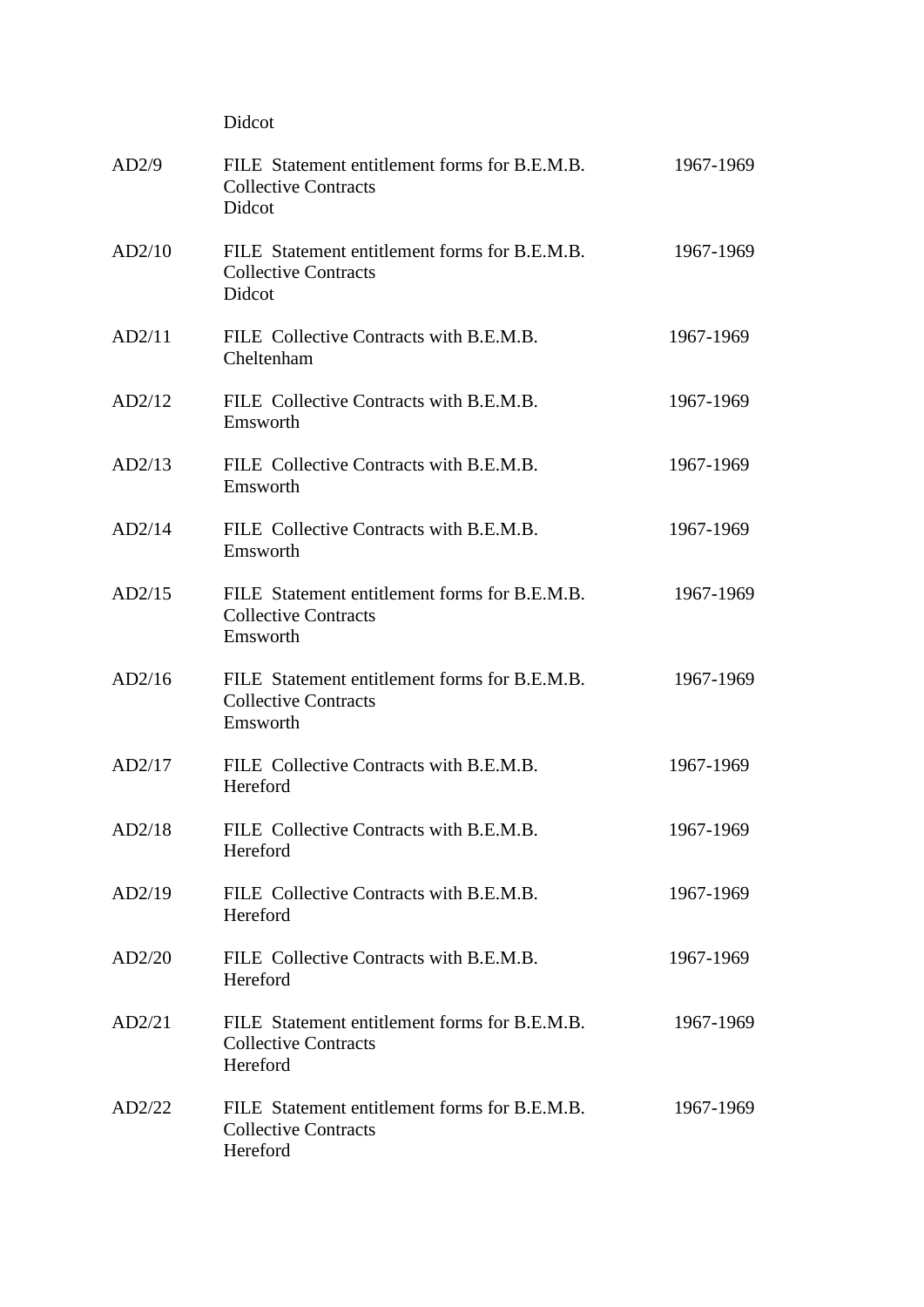| AD2/23 | FILE Statement entitlement forms for B.E.M.B.<br><b>Collective Contracts</b><br>Hereford   | 1967-1969 |
|--------|--------------------------------------------------------------------------------------------|-----------|
| AD2/24 | FILE Statement entitlement forms for B.E.M.B.<br><b>Collective Contracts</b><br>Hereford   | 1967-1969 |
| AD2/25 | FILE Collective Contracts with B.E.M.B.<br>Ongar                                           | 1967-1969 |
| AD2/26 | FILE Statement entitlement forms for B.E.M.B.<br><b>Collective Contracts</b><br>Ongar      | 1967-1969 |
| AD2/27 | FILE Collective Contracts with B.E.M.B.<br>Salisbury                                       | 1967-1969 |
| AD2/28 | FILE Statement entitlement forms for B.E.M.B.<br><b>Collective Contracts</b><br>Salisbury  | 1967-1969 |
| AD2/29 | FILE Collective Contracts with B.E.M.B.<br>Warplesdon                                      | 1967-1969 |
| AD2/30 | FILE Statement entitlement forms for B.E.M.B.<br><b>Collective Contracts</b><br>Warplesdon | 1967-1969 |
| AD2/31 | FILE Collective Contracts with B.E.M.B.<br>Wimbourne                                       | 1967-1969 |
| AD2/32 | FILE Collective Contracts with B.E.M.B.<br>Wimbourne                                       | 1967-1969 |
| AD2/33 | FILE Statement entitlement forms for B.E.M.B.<br><b>Collective Contracts</b><br>Wimbourne  | 1967-1969 |
| AD2/34 | FILE Collective Contracts with B.E.M.B.<br>Winslow                                         | 1967-1969 |
| AD2/35 | FILE Collective Contracts with B.E.M.B.<br>Winslow                                         | 1967-1969 |
| AD2/36 | FILE Statement entitlement forms for B.E.M.B.<br><b>Collective Contracts</b><br>Winslow    | 1967-1969 |
| AD2/37 | FILE Statement entitlement forms for B.E.M.B.                                              | 1967-1969 |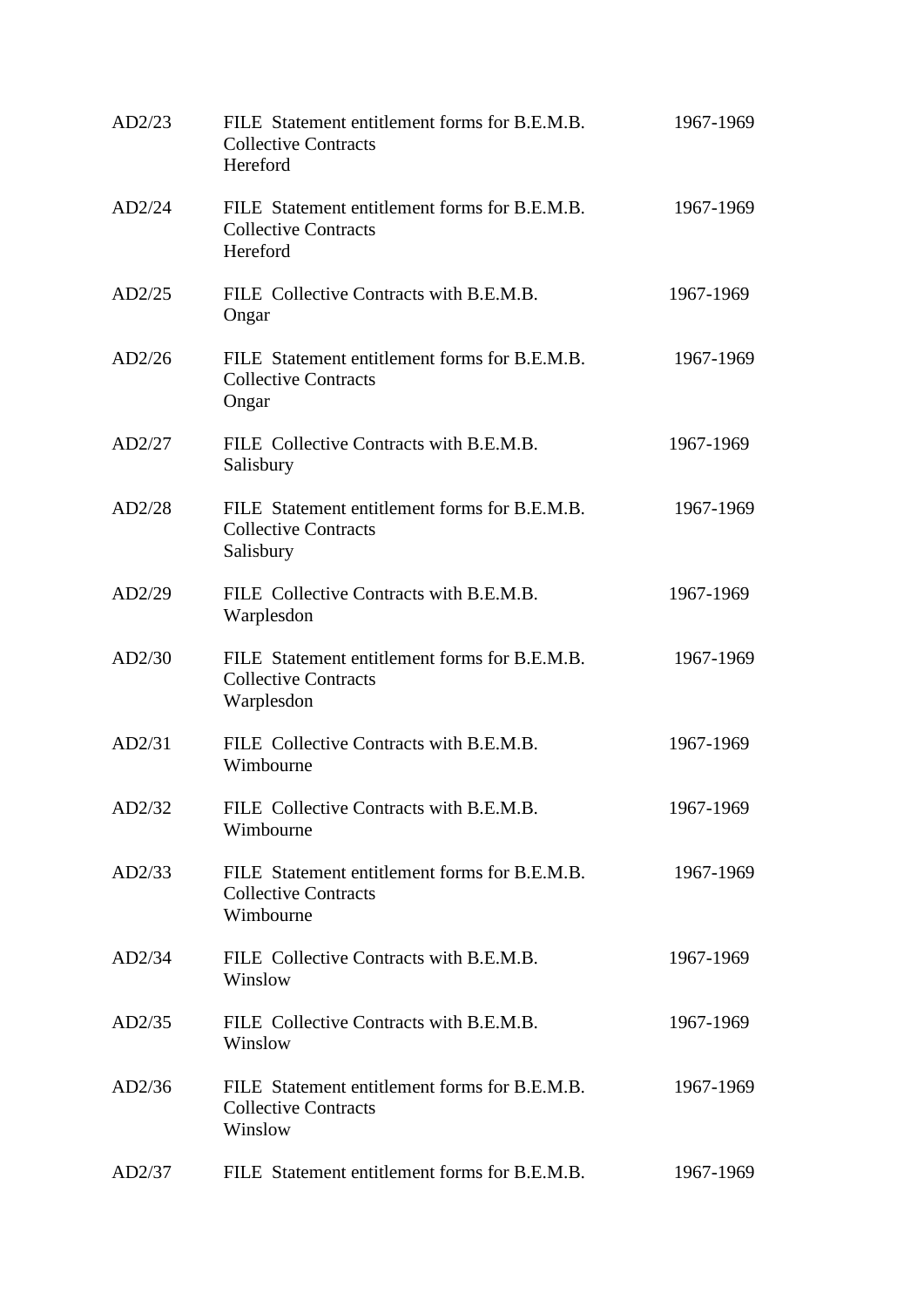|        | <b>Collective Contracts</b><br>Winslow                                                                          |           |
|--------|-----------------------------------------------------------------------------------------------------------------|-----------|
| AD2/38 | FILE Collective Contracts with B.E.M.B.<br>Wokingham                                                            | 1967-1969 |
| AD2/39 | FILE Statement entitlement forms for B.E.M.B.<br><b>Collective Contracts</b><br>Wokingham                       | 1967-1969 |
| AD2/40 | FILE Collective Contracts with B.E.M.B.<br>Aldbourne                                                            | 1960s     |
| AD2/41 | FILE Collective Contracts with B.E.M.B.<br>Aldbourne                                                            | 1960s     |
| AD2/42 | FILE Collective Contracts with B.E.M.B.<br>Aldbourne                                                            | 1960s     |
| AD2/43 | FILES Statement entitlement forms for B.E.M.B.<br><b>Collective Contracts</b><br>Aldbourne [4 Files]            | 1967-1969 |
| AD2/44 | FILE Collective Contracts with B.E.M.B.<br>Soham                                                                | 1960s     |
| AD2/45 | FILE Statement entitlement forms for B.E.M.B.<br><b>Collective Contracts</b><br>Soham                           | 1967-1969 |
| AD2/46 | FILES Grading returns for second quality and small eggs<br>$[4 \text{ Files}]$                                  | 1964      |
| AD2/47 | FILE Correspondence with B.E.M.B. Consortia and<br>Collective contracts                                         | 1964-1967 |
| AD2/48 | FILE Correspondence with B.E.M.B. Consortia and<br>Collective contracts                                         | 1966-1967 |
| AD2/49 | FILE Correspondence with B.E.M.B. Consortia and<br>Collective contracts                                         | 1967-1968 |
| AD2/50 | FILE Correspondence and contract documents relating to<br>B.E.M.B. Consortia and Collective contracts           | 1966-1967 |
| AD2/51 | FILE Insurance correspondence and forms relating to<br><b>B.E.M.B. Collective Contracts Scheme</b>              | 1967-1968 |
| AD2/52 | FILE Papers relating to meetings with B.E.M.B. regarding 1968-1969<br><b>Consortia and Collective Contracts</b> |           |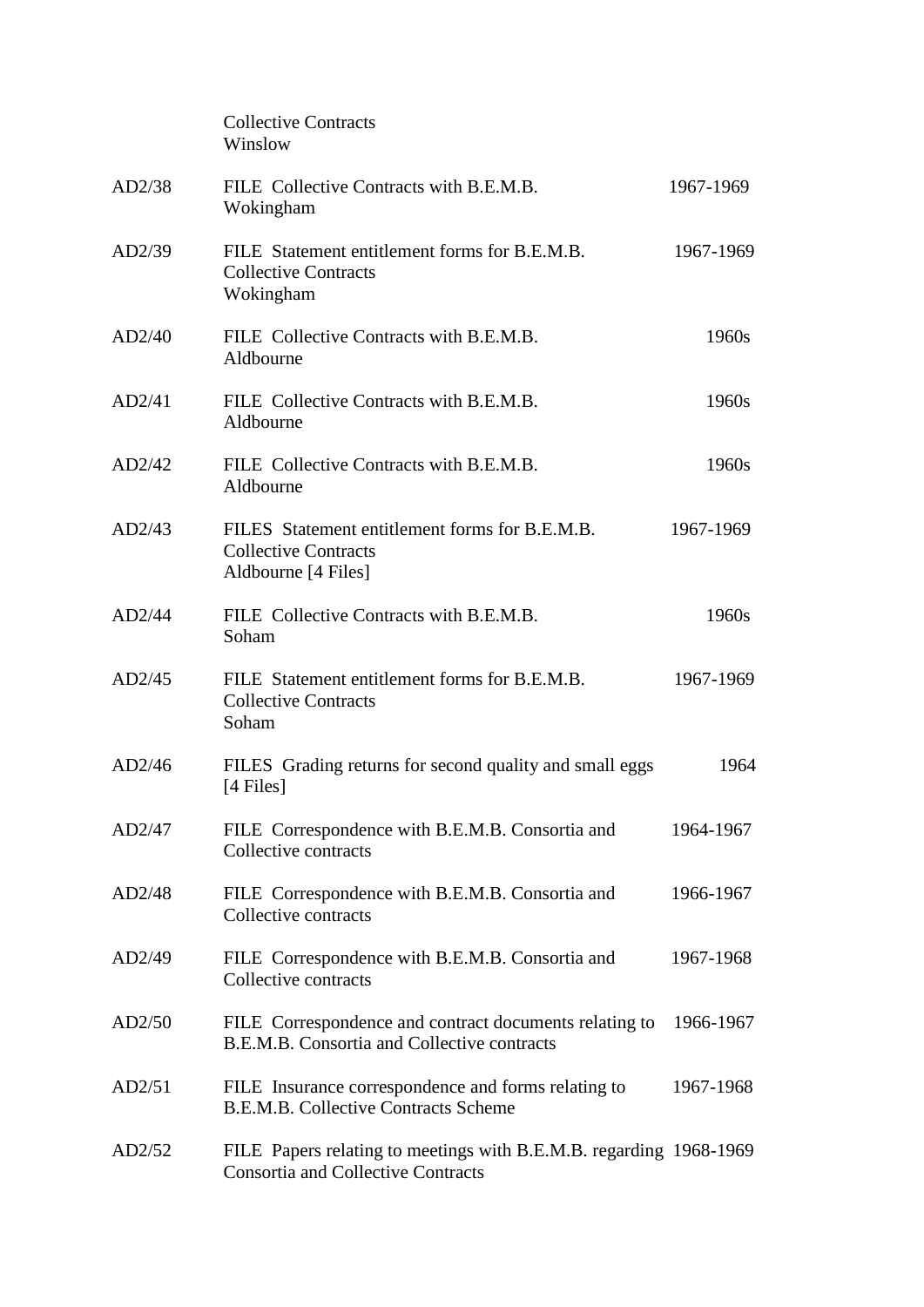| AD2/53           | CORRESPONDENCE with H.K. Flint $& Co$ regarding<br>insurance claims                                                  | 1962-1965    |
|------------------|----------------------------------------------------------------------------------------------------------------------|--------------|
| AD2/54           | FILE policy forms, Cumbrian Assurance Co Ltd                                                                         | 1964         |
| AD2/55<br>AD2/56 | <b>INSURANCE POLICY Norwich Union Fire Insurance Co Ltd</b><br>FILE relating to comparisons between packing stations | 1964<br>1963 |
| AD2/57           | FILE Reports, comparisons, stocks etc relating to Allied<br>Suppliers                                                | 1966         |
| AD2/58           | <b>TYPESCRIPT</b> Perimeter points of Wokingham collection<br>area                                                   | nd           |

### **AD8 CORRESPONDENCE**

| CORRESPONDENCE relating to Mr. Kingham,               | 1955-1964                                                                                                        |
|-------------------------------------------------------|------------------------------------------------------------------------------------------------------------------|
| Thames Valley Poultry Producers Ltd and Thames Valley |                                                                                                                  |
| Eggs Ltd                                              |                                                                                                                  |
|                                                       |                                                                                                                  |
|                                                       |                                                                                                                  |
|                                                       |                                                                                                                  |
| Eggs Ltd                                              |                                                                                                                  |
|                                                       | CORRESPONDENCE between W.S. Brayshaw & Co and 1958-1962<br>Thames Valley Poultry Producers Ltd and Thames Valley |

### **CO2 COMPANY RECORDS**

| CO <sub>2/1</sub>                        | <b>RULE BOOK</b>               | 1950s     |     |
|------------------------------------------|--------------------------------|-----------|-----|
| CO <sub>2/2</sub>                        | <b>RULE BOOK</b>               | 1960s     |     |
| CO <sub>2/3</sub>                        | <b>SHARE CERTIFICATES</b>      | 1934-1963 |     |
| $CO2/4-11$                               | <b>SHARE REGISTERS</b>         |           |     |
| /4                                       | <b>Wokingham Station</b>       | 1934-1950 |     |
| /5                                       |                                | 1935-1936 |     |
| /6                                       |                                | 1935-1950 |     |
| /7                                       |                                | 1950-1957 |     |
| /8                                       |                                | 1957-1962 |     |
| /9                                       |                                | 1962-1953 | /10 |
| <b>Didcot Station</b>                    |                                | 1934-1961 |     |
| /11                                      | <b>Didcot Station</b>          | 1950-1957 |     |
| CO <sub>2/12</sub>                       | <b>BONUS AND DIVIDEND BOOK</b> | 1953-1954 |     |
| P2/A INDIVIDUAL ADVERTISING PUBLICATIONS |                                |           |     |

| P2/A1 | <b>PAMPHLET</b> Thames Valley Eggs Ltd | 1970(Mar) |
|-------|----------------------------------------|-----------|
|       |                                        |           |

## **P4 HOUSE JOURNALS**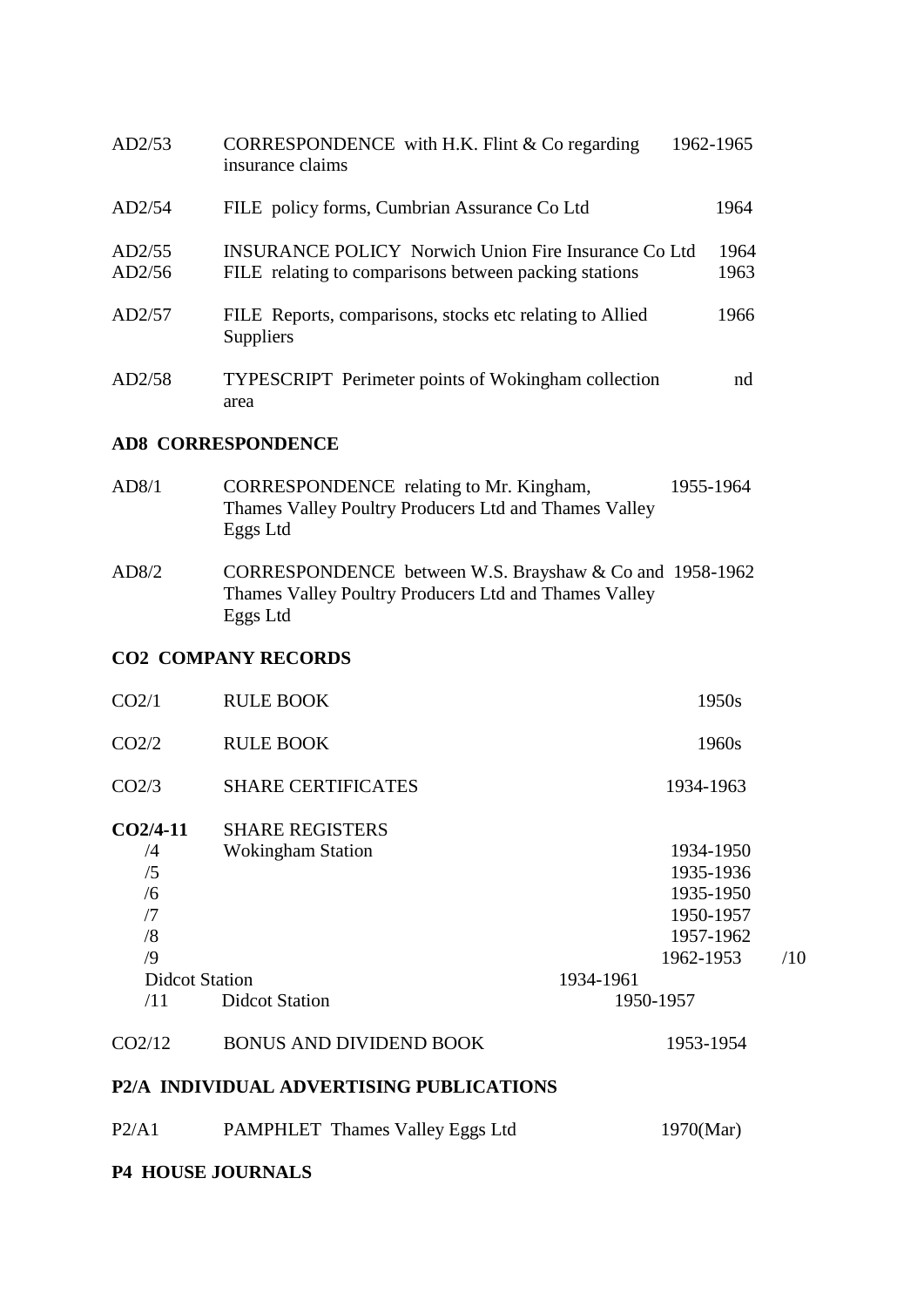| P4/1                                         | NEWS SHEET quarterly, Thames Valley Eggs Ltd                                              | 1972(Apr)                                           |
|----------------------------------------------|-------------------------------------------------------------------------------------------|-----------------------------------------------------|
| <b>P9 PUBLICATIONS</b>                       |                                                                                           |                                                     |
| P9/1                                         | PAMPHLET Pension fund and life insurance scheme                                           | 1964                                                |
|                                              | <b>SP1 GENERAL REFERENCE RECORDS</b>                                                      |                                                     |
| SP1/1                                        | PAPER Read at Egg Conference by Spillers Ltd                                              | 1964                                                |
|                                              | <b>RECORDS OF SUNRISE EGG PRODUCERS LTD</b>                                               |                                                     |
| <b>AC1 LEDGERS</b>                           |                                                                                           |                                                     |
| AC1/5                                        | <b>LEDGER Accounts</b>                                                                    | 1963-1964                                           |
|                                              | <b>AC6 OTHER ACCOUNTS</b>                                                                 |                                                     |
| AC6/2                                        | FILE Papers relating to audits                                                            | 1950s-1960s                                         |
|                                              | <b>AC7 FINANCIAL STATEMENTS</b>                                                           |                                                     |
| $AC7/8-11$<br>/8<br>$\sqrt{9}$<br>/10<br>/11 | <b>BALANCE SHEETS</b><br>(annual)<br>(annual)<br>$(6$ months)<br>(annual)                 | 1954(Dec)<br>1955(Dec)<br>$1956$ (Jun)<br>1956(Dec) |
| <b>AD1 MINUTES</b>                           |                                                                                           |                                                     |
| AD1/2                                        | <b>MINUTE BOOK Director's</b>                                                             | 1959-1962                                           |
|                                              | AD2 GENERAL ADMINISTRATIVE & COMMERCIAL RECORDS                                           |                                                     |
| AD2/59                                       | RULES of gratuity scheme with Norwich Union Life<br><b>Assurance Society</b>              | 1954                                                |
| AD2/60                                       | RULES of pension and gratuity schemes with Norwich<br><b>Union Life Insurance Society</b> | 1954                                                |
| AD2/61                                       | <b>INSURANCE POLICIES</b> with Norwich Union Fire<br><b>Insurance Society Ltd</b>         | 1957-1961                                           |
| AD2/62                                       | <b>INSURANCE POLICY</b> with Cornhill Insurance Co Ltd                                    | 1960                                                |
| AD2/63                                       | <b>INSURANCE POLICY</b> with Norwich Union Fire<br><b>Insurance Society Ltd</b>           | 1961                                                |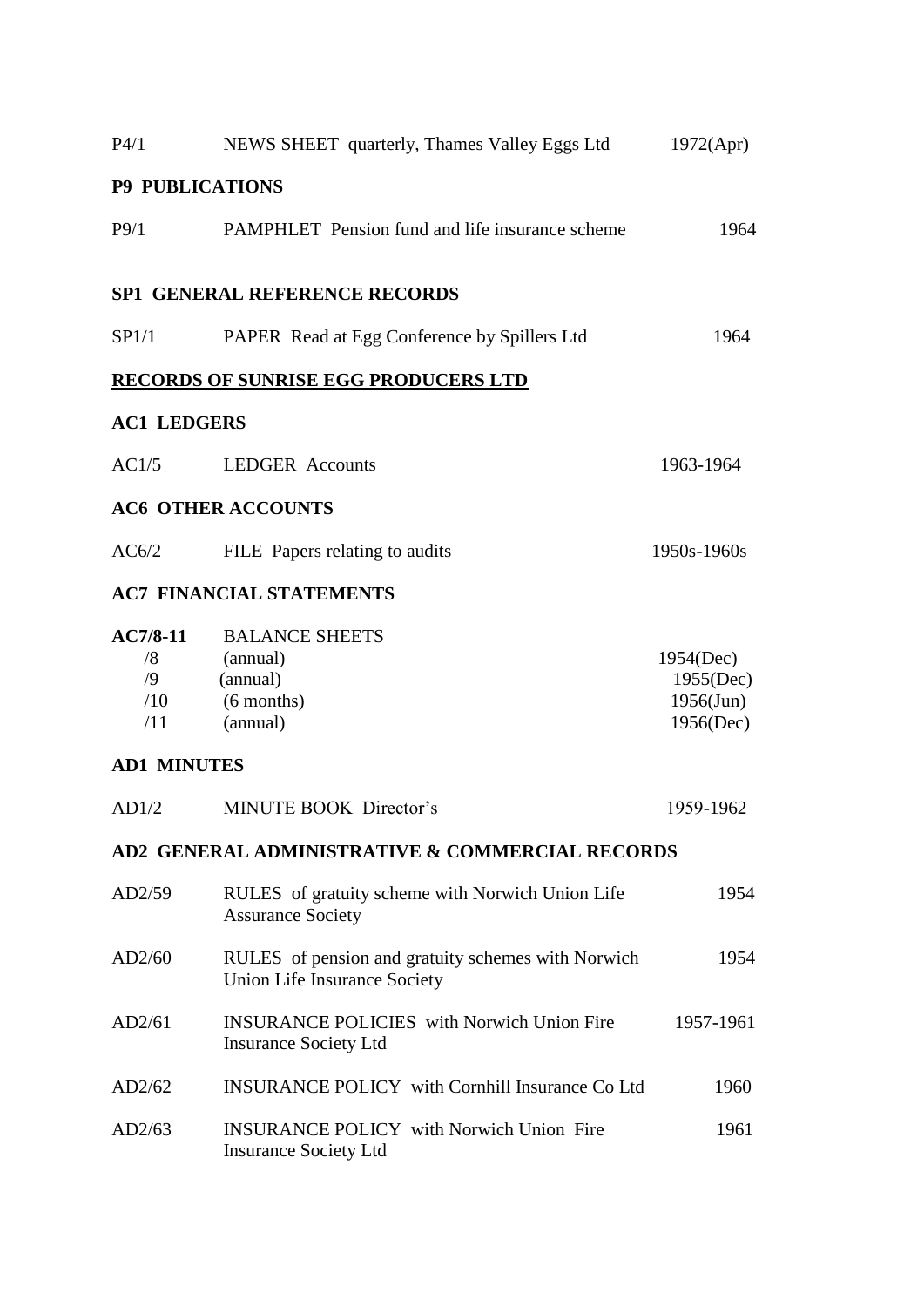| AD2/64      | FILE Amendments to various policies with Norwich<br>Union Fire Insurance Society Ltd                      | 1961-1963 |
|-------------|-----------------------------------------------------------------------------------------------------------|-----------|
| AD2/65      | <b>INSURANCE POLICY</b> with Norwich Union Fire Insurance<br>Society Ltd                                  | 1962      |
| AD2/66      | AGREEMENT Insurance policy fidelity guarantee with<br>Cambrian Insurance Society Ltd                      | 1963      |
| AD2/67      | RULES of pension scheme with Norwich Union                                                                | 1964      |
| AD2/68      | CORRESPONDENCE relating to pensions $\&$ gratuity scheme<br>with Norwich Union Life Insurance Society Ltd | 1964      |
| AD2/69      | <b>REPORT</b> of the Directors                                                                            | 1960      |
|             | <b>CO2 COMPANY RECORDS</b>                                                                                |           |
| $CO2/13-16$ | <b>SHARE REGISTERS</b><br>1932-1947<br>/14                                                                | /13       |
|             | 1947-1951                                                                                                 |           |
| /15         |                                                                                                           | 1951-1955 |
| /16         |                                                                                                           | 1955-1960 |
| CO2/17      | RULES as registered with the National Farmers' Union                                                      | c1950     |
| CO2/18      | <b>BONUS BOOK</b> Share interest                                                                          | 1954-1958 |

# **RECORDS OF HAMPSHIRE EGG PRODUCERS LTD**

#### **AC7 FINANCIAL STATEMENTS**

| <b>AC7/12-24</b> | FINANCIAL STAEMENTS AND BALANCE SHEETS |           |
|------------------|----------------------------------------|-----------|
| /12              |                                        | 1947      |
| /13              |                                        | 1948      |
| /14              |                                        | 1949      |
| /15              |                                        | 1950      |
| /16              |                                        | 1951      |
| /17              | (Half Year)                            | 1952(May) |
| /18              |                                        | 1952(Nov) |
| /19              |                                        | 1953      |
| /20              |                                        | 1954(Sep) |
| /21              |                                        | 1954(Nov) |
| /22              | (Half Year)                            | 1955(May) |
| /23              |                                        | 1955(Nov) |
| /24              | (Half Year)                            | 1956(May) |
| /25              |                                        | 1959      |
|                  |                                        |           |

#### **CO2 COMPANY RECORDS**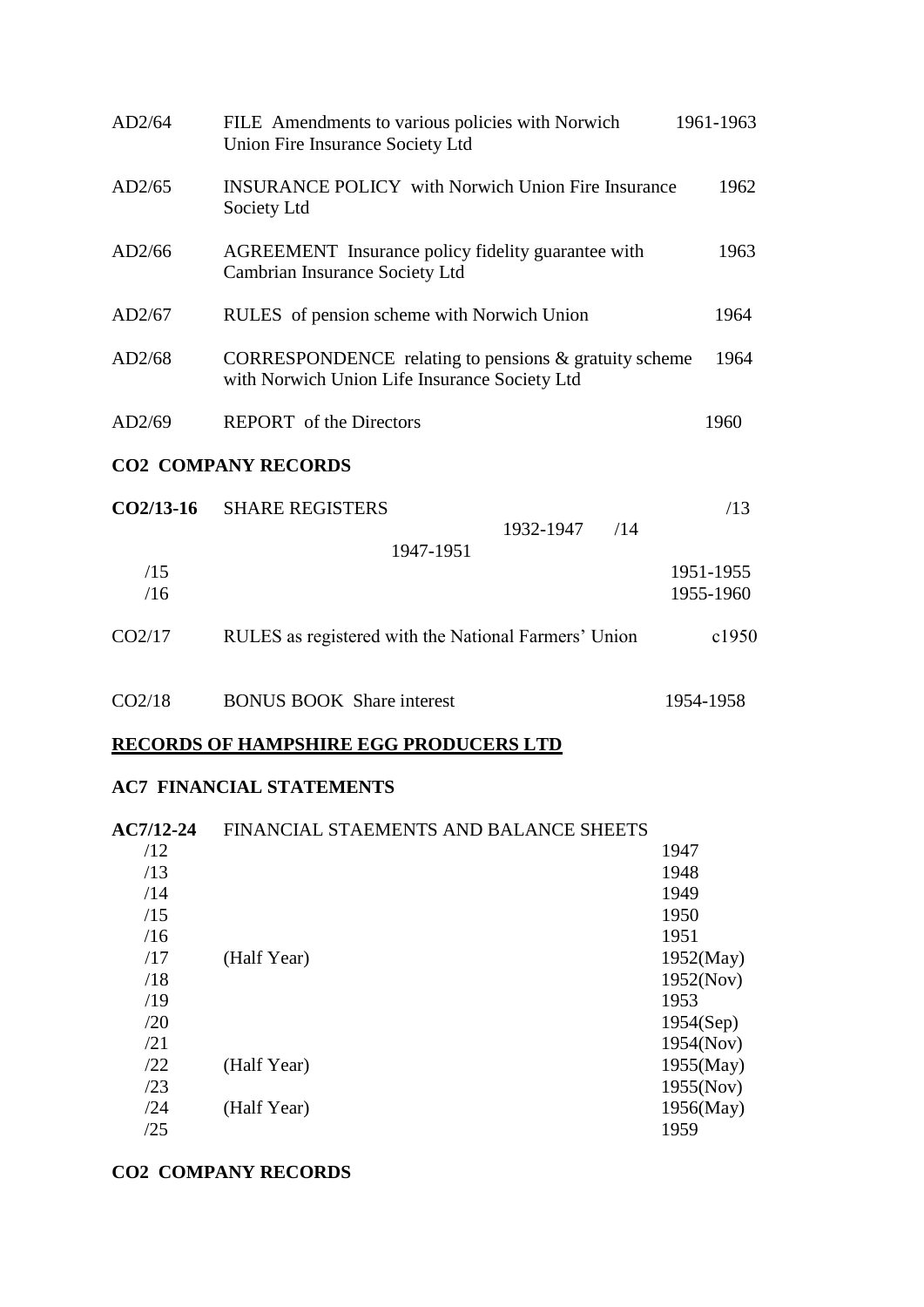| $CO2/19-25$ | <b>SHARE REGISTERS</b> |           |
|-------------|------------------------|-----------|
| /19         |                        | 1947-1950 |
| /20         |                        | 1950-1953 |
| /21         |                        | 1953-1955 |
| /22         |                        | 1955-1957 |
| /23         |                        | 1957-1958 |
| /24         |                        | 1957-1959 |
| /25         |                        | 1959-1963 |
|             |                        |           |

### CO2/26 SHARE CERTIFICATES 1954-1955

#### **RECORDS OF HAYLING ISLAND EGG PRODUCERS LTD**

#### **AC7 FINANCIAL STATEMENTS**

| $AC7/26-31$ | FINANCIAL STATEMENTS AND BALANCE SHEETS |           |
|-------------|-----------------------------------------|-----------|
| /26         |                                         | 1948      |
| /27         |                                         | 1950      |
| /28         |                                         | 1951      |
| /29         |                                         | 1952      |
| /30         | $(9$ months)                            | 1953(Sep) |
| /31         |                                         | 1953(Dec) |

#### **AD2 GENERAL ADMINISTRATIVE & COMMERCIAL RECORDS**

| AD2/70 | POLICIES fire insurance                                                                                                                        | nd   |
|--------|------------------------------------------------------------------------------------------------------------------------------------------------|------|
| AD2/71 | DRAFT REPORT from the Ministry of Agriculture and<br>Fisheries relating to the cost accounts of National Market<br><b>Egg Packing Stations</b> | 1938 |

#### **CO2 COMPANY RECORDS**

| <b>SHARE CERTIFICATES</b><br>CO2/27 | 1932-1933 |
|-------------------------------------|-----------|
|-------------------------------------|-----------|

#### **RECORDS OF OXFORD FARMERS LTD**

#### **AC7 FINANCIAL STATEMENTS**

| AC7/32 | ANNUAL FINANCIAL STATEMENT AND REPORT | 1950 |
|--------|---------------------------------------|------|
| AC7/33 | ANNUAL FINANCIAL STATEMENT AND REPORT | 1959 |

#### **RECORDS OF EARLEY EGGS LTD**

#### **AC7 FINANCIAL STATEMENTS**

| AC7/34-44 | FINANCIAL STATEMENTS AND BALANCE SHEETS |      |
|-----------|-----------------------------------------|------|
| /34       |                                         | 1956 |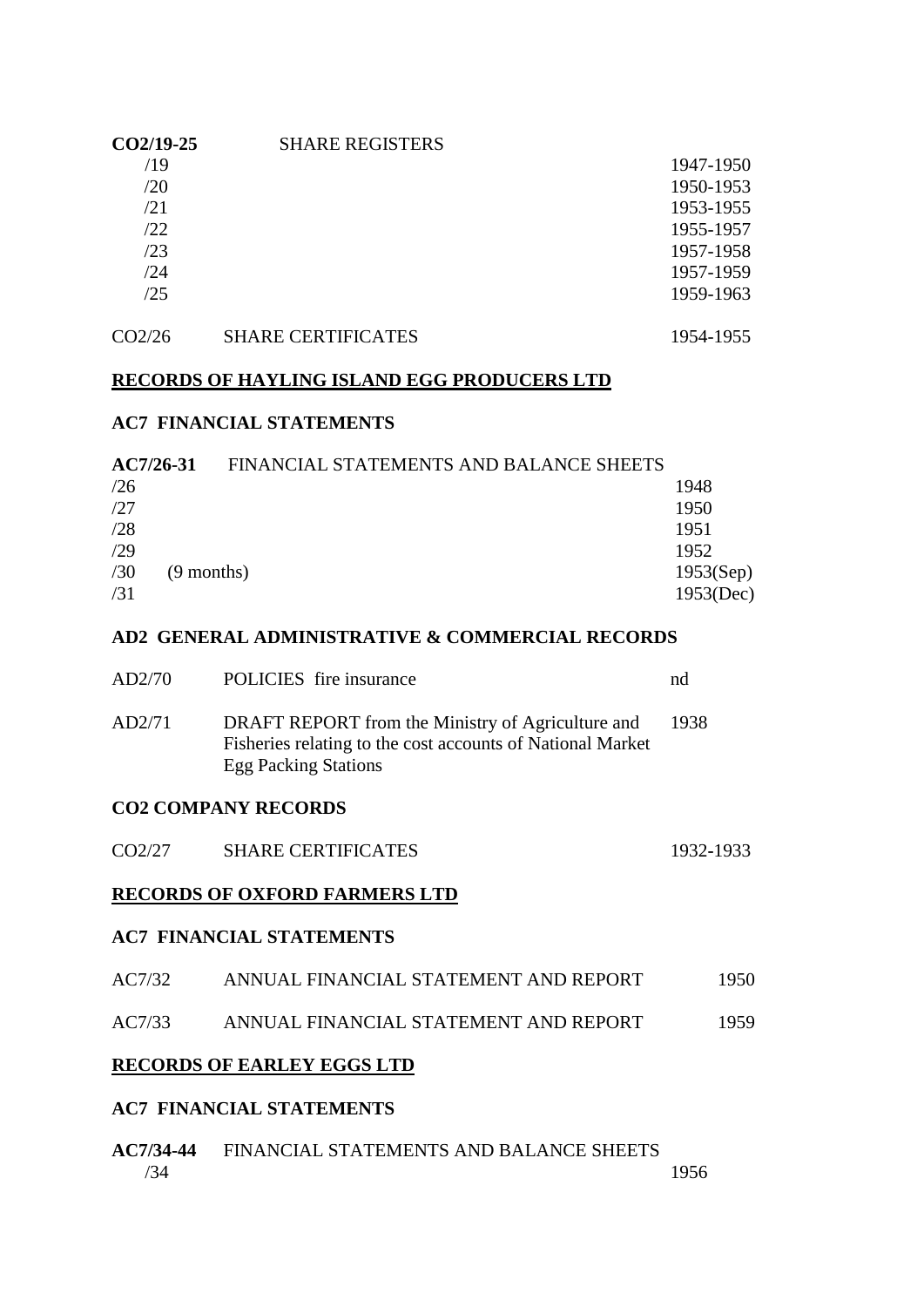| /35 |               | 1957      |
|-----|---------------|-----------|
| /36 | (Half Yearly) | 1958(May) |
| /37 |               | 1958(Nov) |
| /38 | (Half Yearly) | 1959(May) |
| /39 |               | 1959(Nov) |
| /40 | (Half Yearly) | 1960(May) |
| /41 |               | 1960(Nov) |
| /42 |               | 1961      |
| /43 |               | 1962      |
| /44 |               | 1963      |
|     |               |           |

#### **AD1 MINUTES**

| AD1/3 | MINUTE BOOK Directors'             | 1951-1963 |
|-------|------------------------------------|-----------|
| AD1/4 | FILE Papers for Director's minutes |           |

#### **AD2 GENERAL ADMINISTRATIVE AND COMMERCIAL RECORDS**

| AD2/72 | ANNUAL REPORTS and form A.R.17 for Agricultural<br>Society                     | 1959-1960 |
|--------|--------------------------------------------------------------------------------|-----------|
|        | <b>CO2 COMPANY RECORDS</b>                                                     |           |
| CO2/28 | <b>SHARE CERTIFICATES</b>                                                      | 1959      |
| CO2/29 | AGREEMENT with Ministry of Agriculture relating to<br>U.S. revolving loan fund | 1963-1964 |
|        | <b>RECORDS OF BANBURY EGG PACKERS LTD</b>                                      |           |

### **AD8 CORRESPONDENCE**

| AD8/3 | CORRESPONDENCE and papers | 1955-1959 |
|-------|---------------------------|-----------|
|       |                           |           |

#### **CO2 COMPANY RECORDS**

| CO2/30 | <b>SHARE REGISTER</b> | 1954-1962 |
|--------|-----------------------|-----------|
|        |                       |           |

### **RECORDS OF BERKS, BUCKS & OXON POULTRY PACKERS LTD**

#### **AD1 MINUTES**

| AD1/5 |  | FILE Minutes, Directors' reports and correspondence | 1954-1964 |
|-------|--|-----------------------------------------------------|-----------|
|       |  |                                                     |           |

#### **RECORDS OF WILTSHIRE POULTRY PRODUCERS LTD**

#### **CO2 COMPANY RECORDS**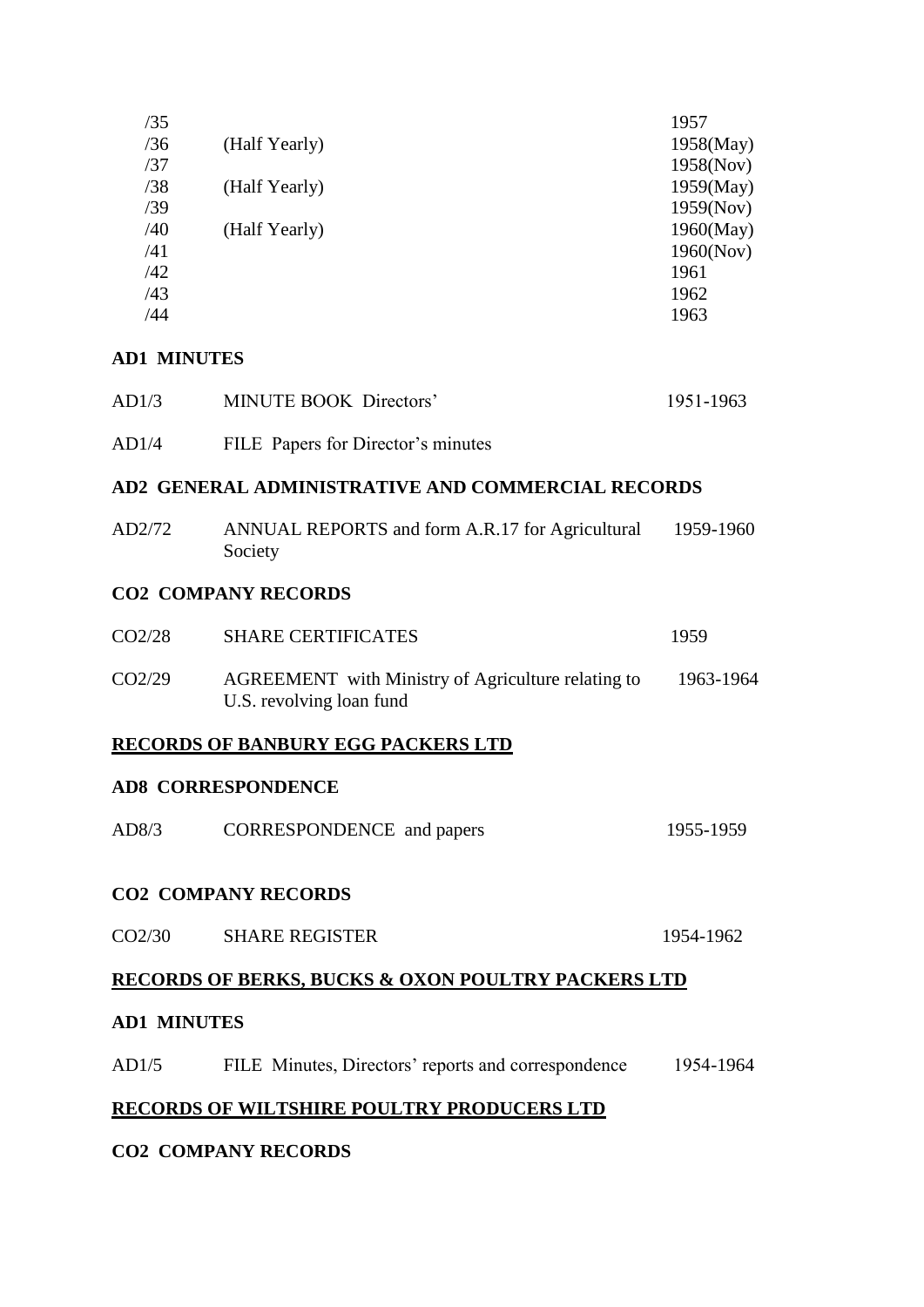#### CO2/31 SHARE REGISTER 1944-1962

#### **RECORDS OF BERKS POULTRY PRODUCERS LTD**

#### **CO2 COMPANY RECORDS**

| <b>SHARE REGISTER</b><br>CO2/32 | 1957-1963 |
|---------------------------------|-----------|
|---------------------------------|-----------|

#### **RECORDS OF WEST MIDLAND EGG PRODUCERS LTD**

#### **AC1 LEDGERS**

| AC4/13 | WAGES BOOK              | 1966-1967 |
|--------|-------------------------|-----------|
|        | <b>AC4 WAGES BOOKS</b>  |           |
| AC1/7  | <b>PLANT REGISTER</b>   | 1957-1961 |
| AC1/6  | LEDGER Audit & accounts | 1961-1965 |

AC4/14 WAGES BOOK 1967-1968

### **RECORDS OF WEST CUMBERLAND FARMERS' TRADING SOCIETY LTD**

#### **CO2 COMPANY RECORDS**

| CO <sub>2</sub> /33 | <b>RULE BOOK</b> | 1959 |
|---------------------|------------------|------|
|                     |                  |      |

### **RECORDS OF THAMES VALLEY POULTRY PRODUCERS LTD**

#### **AC1 LEDGERS**

| AC1/8              | <b>LEDGER</b> Nominal                                                 | $1950s - 1960s$ |
|--------------------|-----------------------------------------------------------------------|-----------------|
|                    | <b>RECORDS OF THAMES VALLEY &amp; WILTSHIRE POULTRY PRODUCERS LTD</b> |                 |
| <b>AC1 LEDGERS</b> |                                                                       |                 |
| AC1/9              | <b>LEDGER</b> Nominal                                                 | $1950s - 1960s$ |
| AC1/10             | <b>LEDGER</b> Nominal                                                 | $1950s - 1960s$ |
|                    | <b>AC7 FINANCIAL STATEMENTS</b>                                       |                 |
| AC7/45             | ANNUAL FINANCIAL STATEMENTS AND                                       | 1951-1962       |